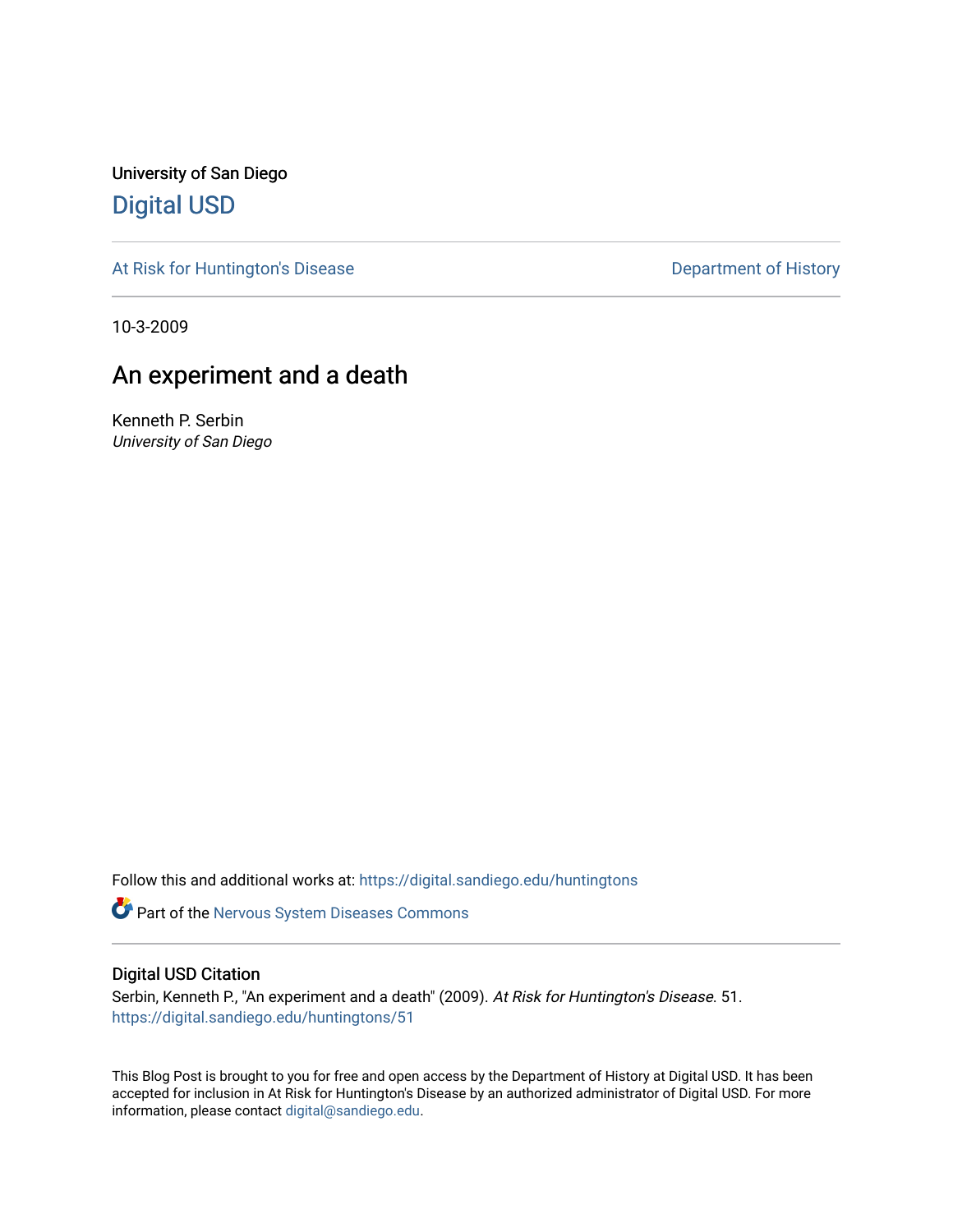# [At Risk for Huntington's Disease](http://curehd.blogspot.com/)

*HD is a genetically caused brain disorder that causes uncontrollable bodily movements and robs people's ability to walk, talk, eat, and think. The final result is a slow, ugly death. Children of parents with HD have a 50-50 chance of inheriting the disease. There is no cure or treatment.*

#### Blog Archive

- $\blacktriangleright$  [2021](http://curehd.blogspot.com/2021/)(12)
- $\blacktriangleright$  [2020](http://curehd.blogspot.com/2020/) (16)
- $\blacktriangleright$  [2019](http://curehd.blogspot.com/2019/) (19)
- $\blacktriangleright$  [2018](http://curehd.blogspot.com/2018/) (16)
- $\blacktriangleright$  [2017](http://curehd.blogspot.com/2017/) (14)
- $-2016(13)$  $-2016(13)$  $-2016(13)$  $\blacktriangleright$  [2015](http://curehd.blogspot.com/2015/) (24)
- 
- $\blacktriangleright$  [2014](http://curehd.blogspot.com/2014/) (24)
- $\blacktriangleright$  [2013](http://curehd.blogspot.com/2013/) (30)
- $\blacktriangleright$  [2012](http://curehd.blogspot.com/2012/) (26)
- $\blacktriangleright$  [2011](http://curehd.blogspot.com/2011/) (33)
- $\blacktriangleright$  [2010](http://curehd.blogspot.com/2010/) (26)
- $\frac{1}{2009}$  $\frac{1}{2009}$  $\frac{1}{2009}$  (21)
- [►](javascript:void(0)) [December](http://curehd.blogspot.com/2009/12/) (1)
- [►](javascript:void(0)) [November](http://curehd.blogspot.com/2009/11/) (2)
- [▼](javascript:void(0)) [October](http://curehd.blogspot.com/2009/10/) (3)

[Creating](http://curehd.blogspot.com/2009/10/creating-hope.html) hope My new [profession:](http://curehd.blogspot.com/2009/10/my-new-profession-hd-activist.html) HD activist

An [experiment](http://curehd.blogspot.com/2009/10/experiment-and-death.html) and a death

- $\blacktriangleright$  [September](http://curehd.blogspot.com/2009/09/) (2)
- $\blacktriangleright$  [August](http://curehd.blogspot.com/2009/08/) (3)
- $\blacktriangleright$  [July](http://curehd.blogspot.com/2009/07/) (3)
- $\blacktriangleright$  [June](http://curehd.blogspot.com/2009/06/) (1)
- $\blacktriangleright$  [May](http://curehd.blogspot.com/2009/05/) (2)
- $\blacktriangleright$  [April](http://curehd.blogspot.com/2009/04/) (4)
- $2008(7)$  $2008(7)$
- $2007(7)$  $2007(7)$
- $2006(4)$  $2006(4)$
- $\blacktriangleright$  [2005](http://curehd.blogspot.com/2005/) (17)

#### About Me **GENE [VERITAS](https://www.blogger.com/profile/10911736205741688185)**

View my [complete](https://www.blogger.com/profile/10911736205741688185) profile

#### HD Links

[Huntington's](http://www.hdsa.org/) Disease Society of America [International](http://www.huntington-assoc.com/) Huntington **Association** 

#### SATURDAY, OCTOBER 03, 2009

#### An experiment and a death

On September 25, as I went through two different MRI machines and a battery of psychological tests aimed at detecting changes in my brain caused by Huntington's disease, an e-mail arrived in my inbox informing me that my father had died.

[This Huntington's disease warrior](http://curehd.blogspot.com/2009/04/huntingtons-warrior-lays-down-his.html), who lovingly cared for my mother for fifteen years before she died of the disease in 2006, gave up his last breath less than a week before his 82nd birthday and just two days before what would have been his and my mother's 51st wedding anniversary.

That day and the hours since have been marked with all of the agony and irony flowing from my mother's illness, my own gene-positive status for HD, and my extended family's difficulties in facing up to HD's hard reality.

The day of tests and experiments had exhausted me emotionally and, when I turned on my computer at home, the news of my father's passing made me downright depressed and anxious.

#### **Painful memories**

My father started giving up on life about a year after my mother's death, and after going into an assisted living facility a year ago, his mind and body steadily declined to where he had an apparent stroke in April. Several weeks ago he broke his leg. At the nursing home where he spent his final days he refused to eat and drank very little liquid. The aides had to use a lift to move him back and forth between his bed and a chair. He hardly spoke.

So his death was not surprising. In fact, I welcomed it as an end to his physical and emotional suffering.

But his demise reminded me poignantly of my mother's own decline, and the circumstances of his death and its aftermath are like a knife in my heart.

The long string of events that led to my receiving the communication of my father's death not from a concerned family member but objectively and coldly in a lawyer's e-mail leads back primarily to Huntington's disease.

#### **HD and family disputes**

A year ago I wrote about how my sister and her family and also my mother's brother and his family remain in deep denial about Huntington's ([click here to read more](http://curehd.blogspot.com/2008/09/disease-denial-and-support-many-kinds.html)). My mother's condition, my insistence on optimal care for her, my activism in the Huntington's Disease Society of America, and my gene-positive status all made them deeply uncomfortable and angry.

Over the years my sister has gone back on a promise of lodging at her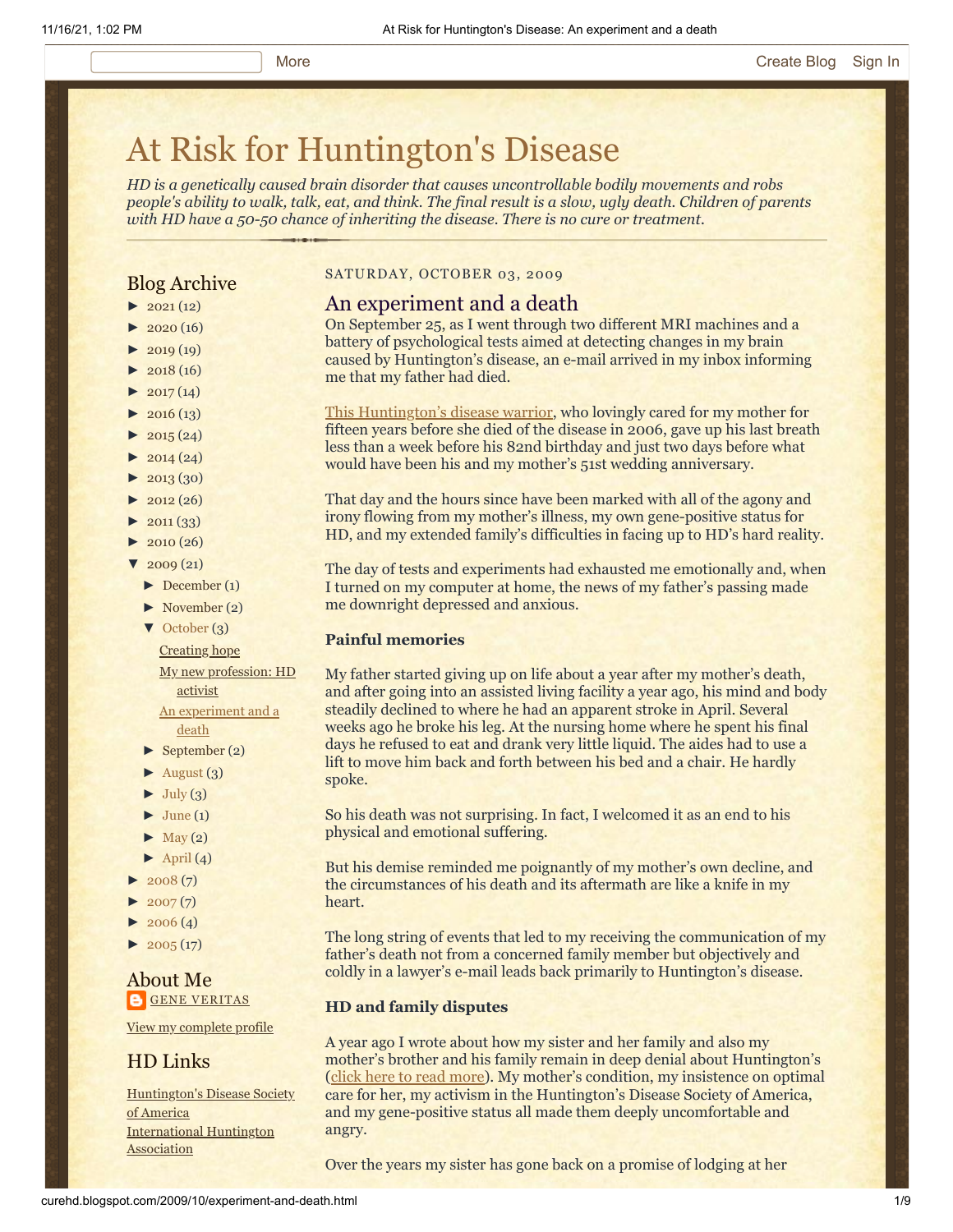[Huntington's](http://hddrugworks.org/) Disease Drug **Works** [Huntington's](http://www.hdlighthouse.org/) Disease **Lighthouse Hereditary Disease [Foundation](http://www.hdfoundation.org/)** [Huntington's](http://www.hdac.org/) Disease Advocacy Center Thomas [Cellini Huntington's](http://www.ourtchfoundation.org/) Foundation HDSA Orange County (CA) [Affiliate](http://www.hdsaoc.org/) HD Free with [PGD!](http://www.hdfreewithpgd.com/) [Stanford](http://www.stanford.edu/group/hopes/) HOPES Earth Source [CoQ10,](http://www.escoq10.com/) Inc.

### HD Blogs and Individuals

Chris Furbee: [Huntingtons](http://www.huntingtonsdance.org/) **Dance** Angela F.: Surviving [Huntington's?](http://survivinghuntingtons.blogspot.com/) Heather's [Huntington's](http://heatherdugdale.angelfire.com/) Disease Page

#### 11/16/21, 1:02 PM At Risk for Huntington's Disease: An experiment and a death

home when I went to visit her and my parents back in the Midwest, angrily hung up the phone on several occasions, and refused to see me or simply ignored me when I was in town.

Last year she ignored several phone messages about my father, then strangely called to holler at me. "I can't talk to you!" she said in an exasperated and definitive tone and then hung up yet again.

Her strange behavior reminded me of my mother's outbursts during the early stages of Huntington's. She is untested, as are her three grown sons. To my knowledge she and her family have never had a conversation about HD.

#### **Growing anger**

Whether she has HD or not, I had to find a way to help my father get placed in a proper facility. At one point, if I had not intervened in the absence of initiative from my sister, the local adult protective services agency would have simply taken my dad away without any input from the family.

So now I asked my father's lawyer to assist her in finding a facility. Because of her inability to communicate with me and her husband's and oldest son's use of vulgar language when I tried to reason with them, I also asked the lawyer to serve as an intermediary.

My anger over the past year has grown. When I visited my father in March, I did not see my sister.

After my sister did not instruct the lawyer to call me about my father's death, I became deeply upset.

#### **An inexcusable lack of compassion**

A couple hours after I opened the e-mail, my father's sister called to talk about my dad. Then she dropped a bombshell: the wake would be in less than 48 hours and the funeral in less than 72. The obituary, the destination of donations, the Mass, the burial – my sister decided everything without any concern about my wishes, without any message to the lawyer or any relative.

This was the polar opposite of the situation after my mother's death, when the funeral home held the body several days so that my family and I could buy tickets and make other arrangements in preparation for the crosscountry flight. Back then my sister and I were talking, because, during a previous visit back home, I had called her to insist that we work together to find a nursing home for my mother.

After my father's death I wanted to call the funeral home and the church to postpone things, but my wife pointed out that my sister would never agree. The situation would become only worse. We agreed that it was a bad idea to attend the funeral.

I asked the lawyer to transmit a brief message to my sister, in which I stated, "Your attitude and actions are insulting and inexcusable. You lack compassion."

#### **A California dreamer**

At the time of the wake, I took my dog for a long walk and reflected on my father's life and his meaning to me.

His heart was always in California. He had actually moved the family here for a couple of weeks in July 1966, but then rushed us back to the Midwest because he was homesick. He loved visiting us here and always spoke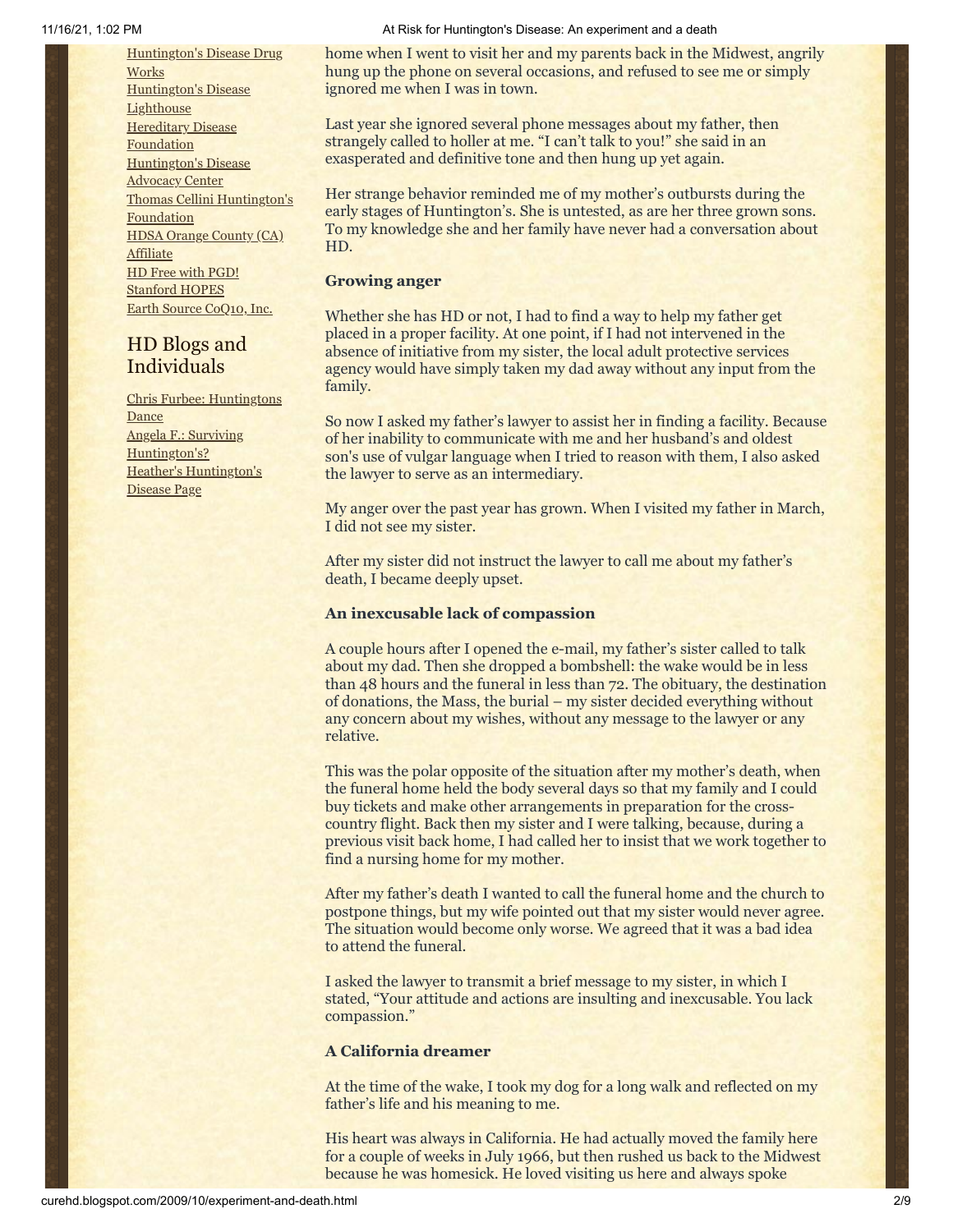longingly of California as a kind of paradise, especially during the long and harsh Midwestern winters.

My sister had his body, but I had his spirit, I told a friend. It's as if he's hovering above me as I enjoy the hot weather of the first days of the Southern California fall.

The past few days I have been going through slides that he took over the years. The California trips figure prominently in the collection. I recalled with my wife how we had tried to convince him to move out here with my mom in the late 1990s, before the housing bubble, in part so that we could arrange for better care for her. He became very excited but ultimately got scared of too much change in his life, even if that change was for the better.

#### **A senseless, painful rift**

Going through those slides and also pictures from my own collection, I also reflected a lot on my relationship with my sister. I found several images where I am having a rollickingly great time with her sons, with her and her husband looking on. One photo was from New Year's Eve in 1989, when I babysat the three of them so that she and her husband could attend a party.

I remembered long and meaningful conversations we had in her home. In fact, my parents used to get angry and jealous because I would spend more time at her house than at theirs.

Then, about five or six years ago, in the midst of our family's increasing difficulties with my mother's condition, my sister told me on the phone, "You're not really a brother."

How, I asked myself, could this senseless, painful rift occur?

How could I be denied a part in my own father's funeral?

#### **Touching raw nerves**

Undoubtedly part of the cause lays in differences in personality and life experience, but these are things that all families experience. Exploring them all would require a book.

Although my sister clearly lacks sensitivity, it only really became noticeable after Huntington's disease appeared in our family.

Fear of HD brought out the most boorish, most ignorant kinds of behavior that I could imagine.

It also touched some very raw nerves.

My sister, who had wanted a daughter, became resentful and angry when my wife and I had ours. Most important, our child was free of HD, because we had her tested in the womb.

I became the family expert on HD and urged my father and my sister to take measures to help my mother, but my sister and her family always saw my efforts to help my parents as an intrusion that upset their comfortable cocoon of denial.

#### **The impetus for a cure**

While the final social consequence of HD for my sister is to sever all familial ties, I forged ahead in helping the effort to find a cure.

As I wrote in two previous entries [\(click here](http://curehd.blogspot.com/2009/07/great-reasons-to-be-guinea-pig.html) to read more, and also [here](http://curehd.blogspot.com/2009/07/new-attitude-about-huntingtons-disease.html)), finding the cure means affected and gene-positive individuals need to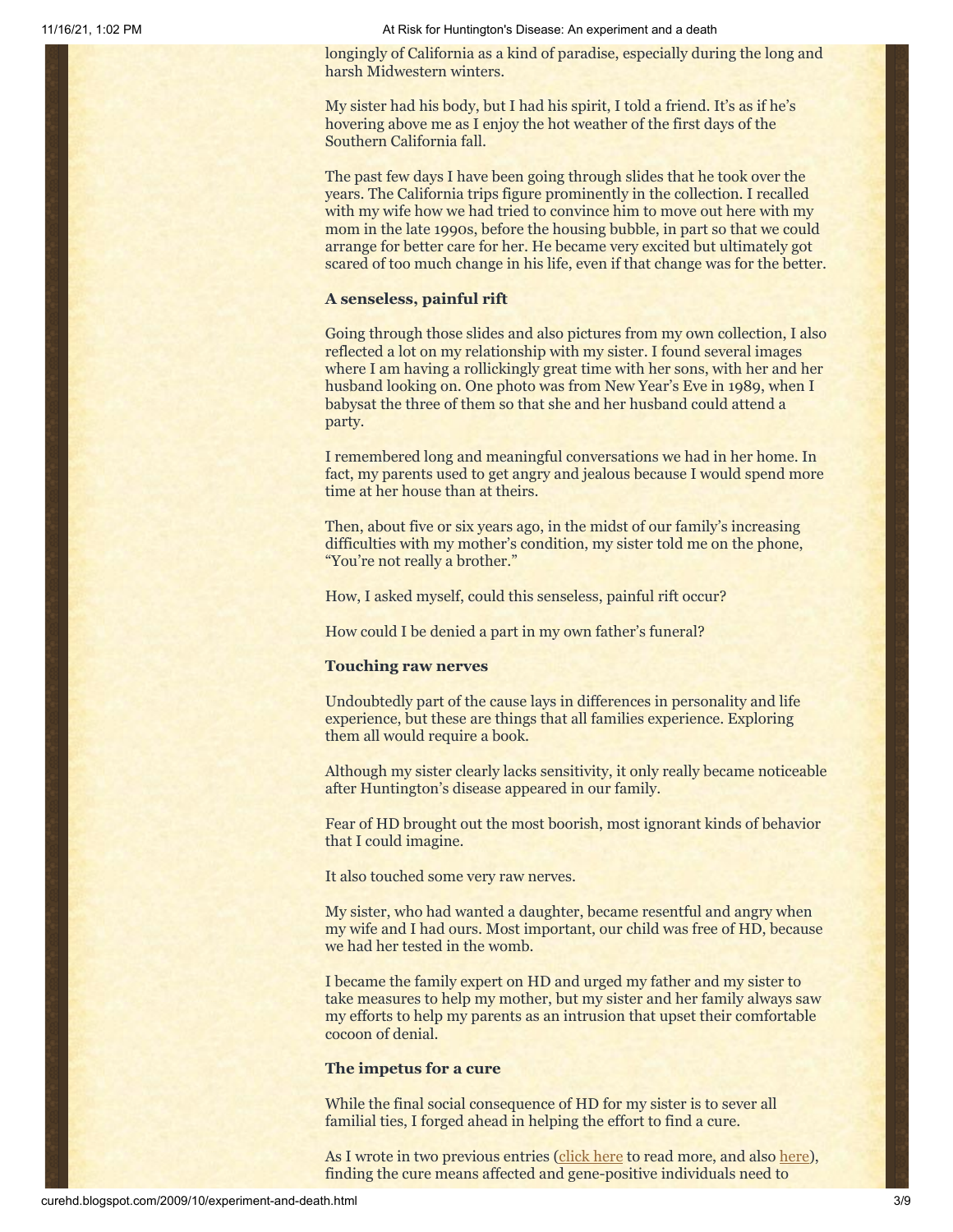participate in experiments.

CHDI Foundation, Inc., the world's biggest organization aimed at finding treatments and a cure for HD, is studying the progression of the disease in the brains of non-symptomatic gene-positive individuals like me. We are crucial in this experiment, because symptomatic individuals, who have chorea (uncontrollable movements), would move during the scans and therefore compromise the images. In fact, in the first scan the researcher, psychology Ph.D. student Ian Greenhouse, placed my head in a head clamp to prevent even the slightest movement.



*Ian Greenhouse explains the use of the structural MRI machine in the experiment (photo by Gene Veritas).*

The researchers hope to discover if it's possible to use MRI scans to observe what happens in the earliest stages of the disease, said Ian, who previously worked at Harvard University and helped to establish an MRI center at the University of California, San Francisco. He now works in a cognitive neuroscience laboratory at the University of California, San Diego (UCSD). These early signals, he explained, could help predict when and how a patient would develop more serious symptoms. This data could help in the development and administration of drugs.

Last year I volunteered to take part in the experiment at its UCSD site, one of several CHDI is using. On September 25 I returned for the one-year follow-up, which was necessary to trace the changes in the brain that may have occurred. In addition to the scans, I performed a battery of cognitive tests, answered a questionnaire about my health and Huntington's disease in my family, took a mood test, and gave blood. Some of this data will go to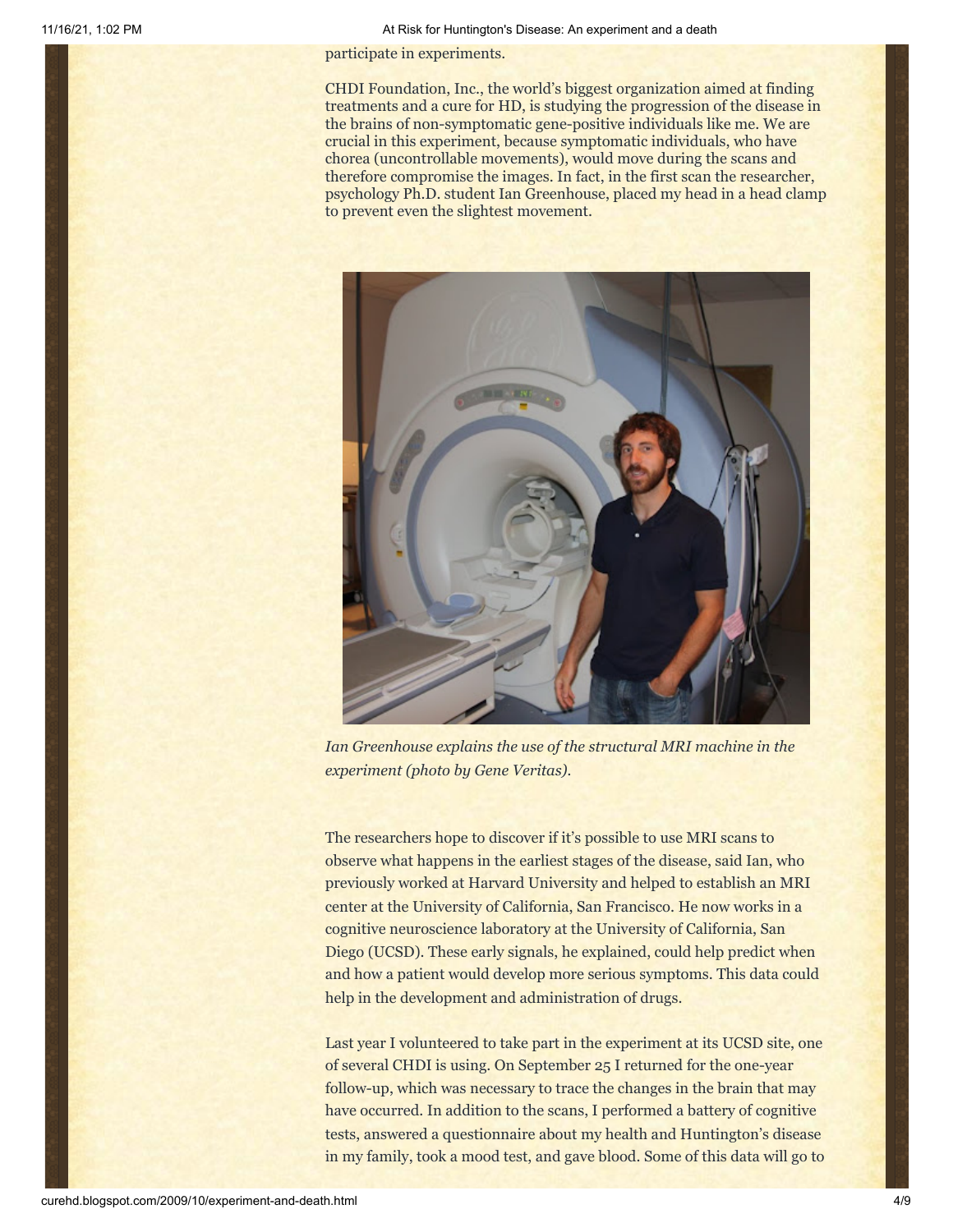COHORT, the Cooperative Huntington's Observational Research Trial sponsored by the international Huntington Study Group.



*UCSD researcher Melissa Generoso displays one of the cognitive tests I performed (photo by Gene Veritas).*

#### **Predicting the weather**

The first scan, done in a structural MRI machine, included two parts: an anatomical scan and diffusion tensor imaging (DTI). The anatomical scan measured the amount of gray and white matter across my brain as well as cerebral spinal fluid. The DTI measured the strength of connectivity between different areas of the brain.

Afterwards Ian showed me my brain on computer – the brain I inherited from my HD-stricken mother and my father, the tireless, dedicated Huntington's warrior. Ian and the other researchers aren't allowed to comment to test subjects on what they see in the scans, and I wasn't really interested in hearing if my brain had been damaged.

In the second, functional MRI machine I performed two experiments, both while holding a control box with two buttons. In the first experiment, the weather prediction paradigm, I had to determine whether it would be rainy or sunny based on symbols flashed on a screen. After I pressed one of the buttons, the program revealed the correct response. The symbols themselves – for example, a rectangle – did not signify anything about the weather, so I had to make my predictions based on trial and error.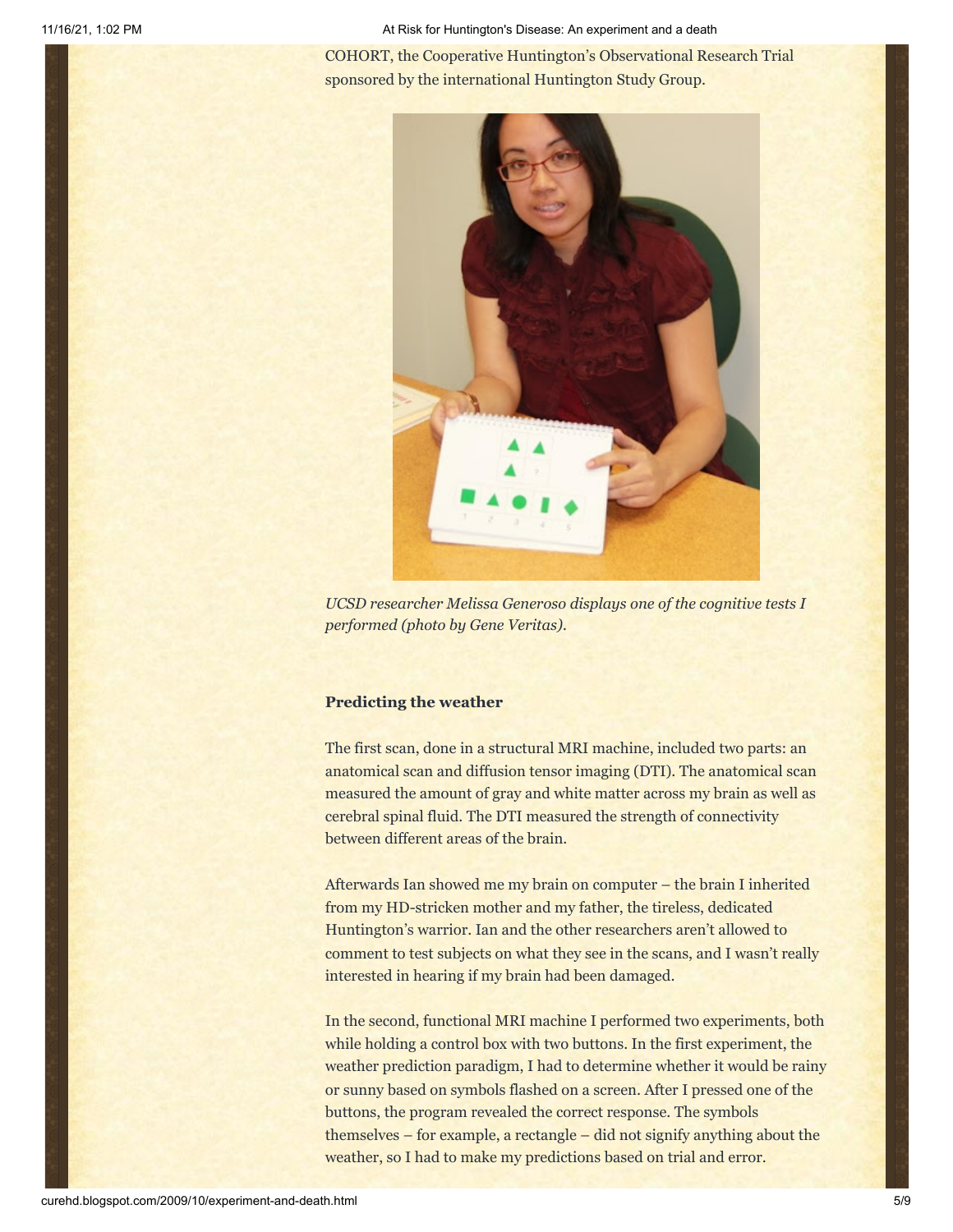The research team adopted the weather game because of the success scientists achieved with it in Parkinson's disease patients, explained Sarah Sheldon, the coordinator of the CHDI-UCSD project and a research associate who performed the second set of scans on my brain. In the Parkinson's experiment, researchers compared their ability to predict the weather to that of amnesia patients. The amnesia patients learned well, because the part of the brain used for this procedural learning was independent of conscious memory, Sarah said. But, even though they had their full memories, the Parkinson's patients had difficulties predicting.

For this task, the area of the brain affected in Parkinson's, the frontal striatal basal neural circuitry, is the same as in HD, Sarah explained.



*Sarah Sheldon, coordinator of the MRI research project, stands at the entrance to the UCSD center where she ran one of my brain scans (photo by Gene Veritas).*

#### **Threats to white and gray matter**

In the second functional MRI experiment I had to press the left or right button according to the indication flashed on the screen. Sarah instructed me to respond as quickly as possible. If, however, I heard a beep, I was supposed to do nothing. The beeps came almost immediately after the visual signal. I had to comply with two imperatives: quickness of hand but also in the ability to hold back. Sarah called the latter "stop signal reaction time."

With this experiment, which is also used to assess people with brain lesions and attention deficit hyperactivity disorder, researchers hope to gain a better understanding of chorea. Chorea, of course, prevents people from inhibiting their movements, so people who are losing that ability would do poorly in the experiment.

According to Sarah, to date the researchers have observed that the HD test subjects' white matter (the filaments of the brain's network) is deteriorating more quickly than the gray matter (the cells). Thus they are hypothesizing that the network starts to go down first, later leading to the destruction of the structure, the cells.

Sarah noted, however, that the conclusions are only preliminary, as they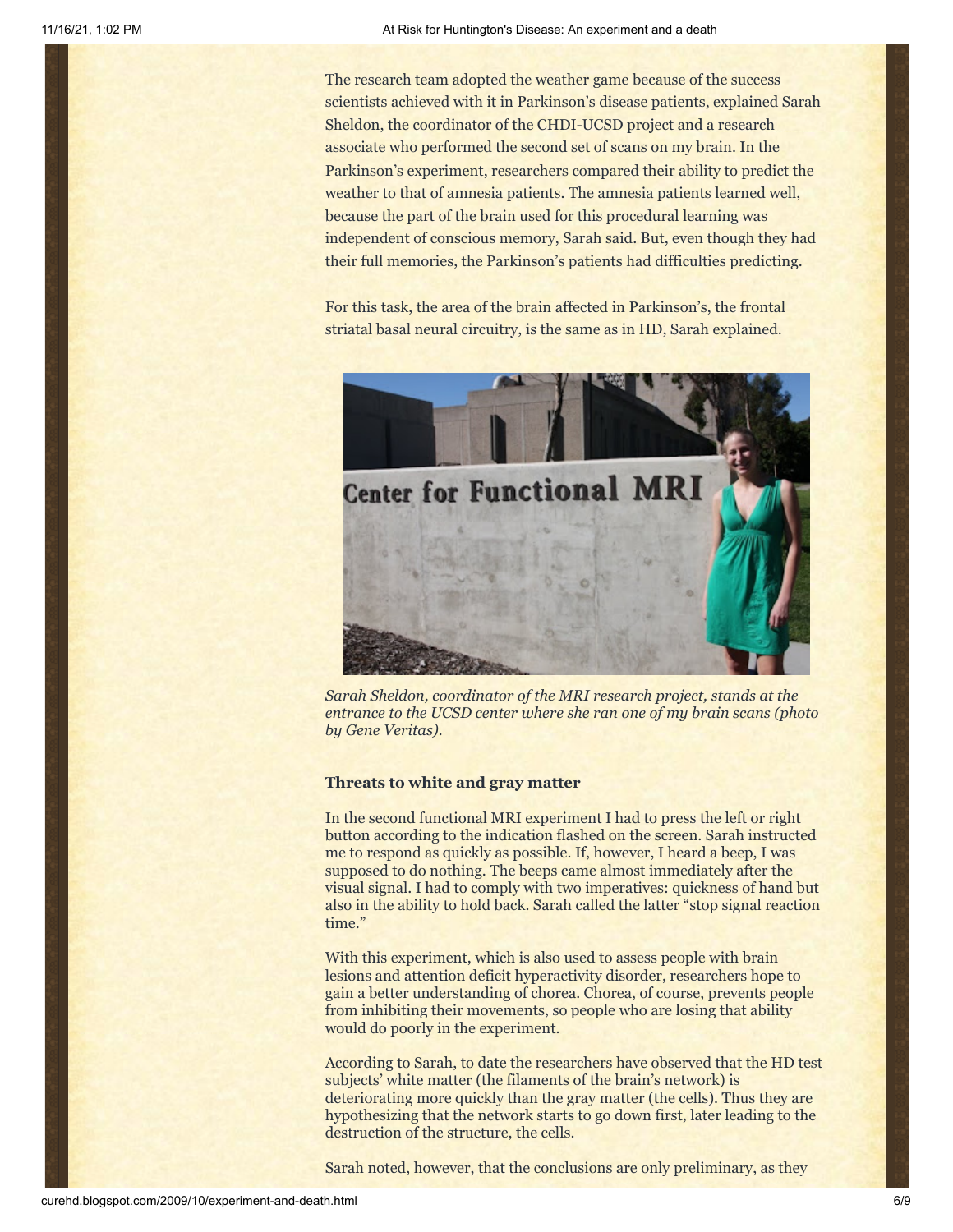still need to evaluate the rest of the data, including the information from the cognitive and mood tests and questionnaires.

#### **A very long day**

The stress of being reminded so extensively about my gene-positive status – as well as the exhilaration of assisting with critical research and meeting the young scientists who carry it out – caused me to want to tune out at the end of the day, especially because it was a Friday.

Little did I expect that my routine check of e-mail at the end of the afternoon would bring the devastating news of my father's death.

With all the anxiety in my life, my wife and I agreed that trying to confront my sister about his funeral or even simply attending it in such horrible circumstances was not worth the risk of greater emotional trauma. We both recalled how my father had suffered a heart attack at the age of 53 and how heart problems afflicted many other members of my family.

#### **My father's son**

Then my wife had a brilliant idea: we would hold our own memorial service on Sunday, October 4, at our home. This would afford me the opportunity to grieve with our closest friends and my cousin and her family, who live in Los Angeles.

Planning the memorial, including the preparation of a photo presentation spanning my father's adult years, took practically all of my energies this past week. I have privately mourned, and I have quietly processed the meaning of his life for me and the monumental impact of Huntington's disease on our family.

The sadness is profound, a heartache that will never disappear. However, we will not focus on our loss, but celebrate what he gave to me and the world.

I am my father's son, and my dedication to the HD movement is ultimately a result of the life path he prepared for me. And the strength and courage I need to persevere will also well up in me because of the example he set in caring for my mother.

Posted by <u>Gene [Veritas](https://www.blogger.com/profile/03599828959793084715)</u> at <u>[4:41](http://curehd.blogspot.com/2009/10/experiment-and-death.html) PM</u> **M M B H B** 

#### 6 comments:

#### **Anonymous said...**

Gene your father would be proud and I am sure he was with you on that warm day and he will be with you always. My sympathy to you and yours. Stay strong

7:48 PM, [October](http://curehd.blogspot.com/2009/10/experiment-and-death.html?showComment=1254624506984#c2898498080458203076) 03, 2009

#### **Anonymous said...**

Gene -- You are a warrior in your own right and the price you pay to go after this disease is an inspiration to us all. I grieve with you at this, another loss and continue to pray for you and your family. In many ways, perhaps your sister has become a casualty of war...unable to fight -- whether because of denial or disease...only time will tell.

9:31 PM, [October](http://curehd.blogspot.com/2009/10/experiment-and-death.html?showComment=1254630679217#c8410963945810051212) 03, 2009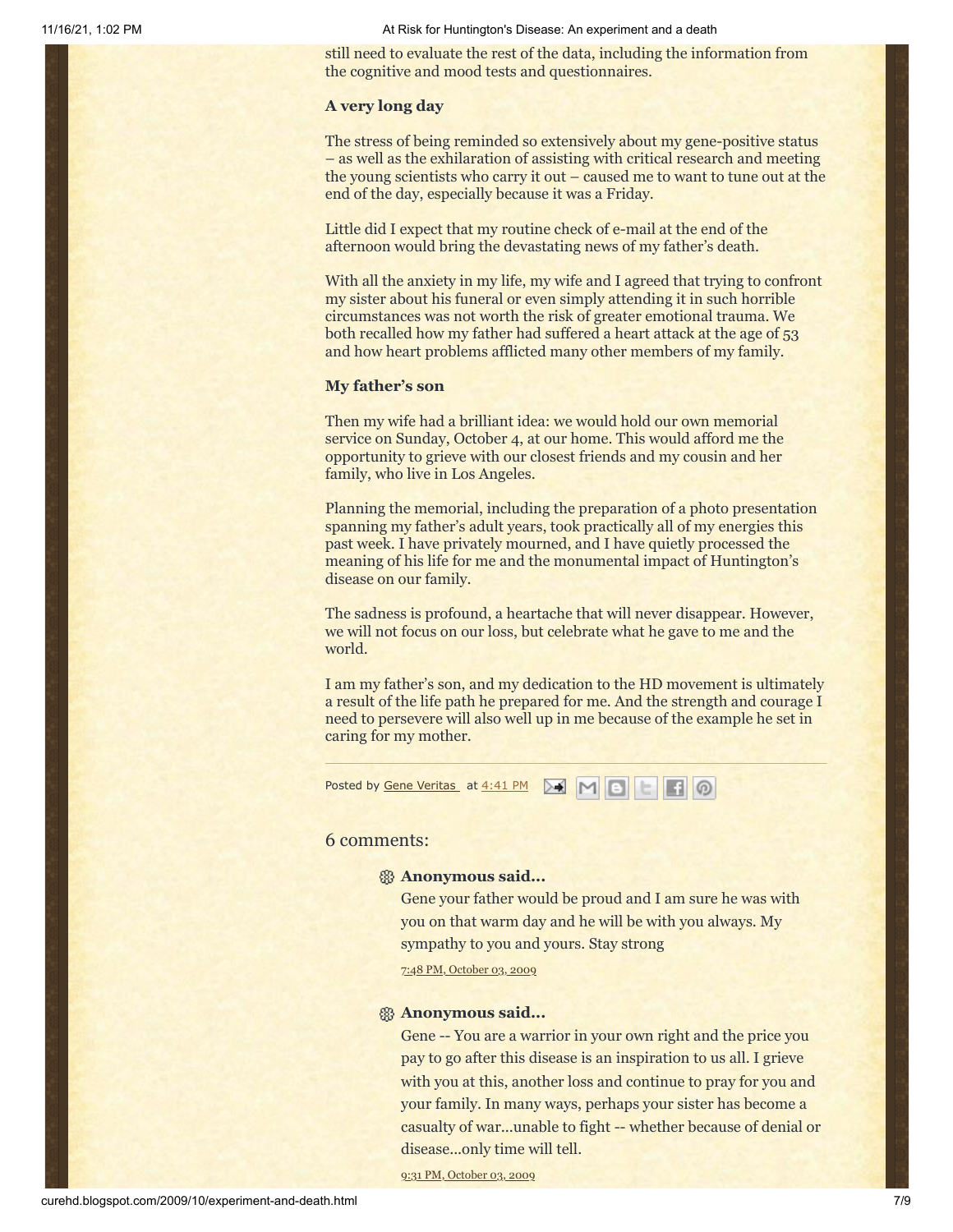#### **Anonymous said...**

Such a beautiful post! Thank you. My heart goes out to you and know that you and your family are in my prayers. You and your wife came up with a brilliant way to mourn your father under very difficult circumstances. May it be an example to other families of how to deal with denial and fractured family relationship.

And thank you also for the description of your day of testing. Hopefully it will encourage other gene positive individuals to take part in the testing.

You are a very brave soul and God has blessed you.

6:03 AM, [October](http://curehd.blogspot.com/2009/10/experiment-and-death.html?showComment=1254661386313#c1868375468526706917) 04, 2009

#### **Anonymous said...**

Gene, I am so sorry about your father's passing. I am also very saddened that your sister and her family would be so insensitive and selfish.

It is so heartbreaking to lose a parent but in your situation it is even more heartbreaking...not having your own sister to share the pain with and to even talk to about it. I feel so bad for you. Thank God you have a wonderful wife and good friends. Thank you so much for sharing about your MRI and other testing experiments. It is good to know what you are experiencing so that I can be prepared when I start participating in the experiments also. By the way...it is awesome that you know your daughter is

negative for HD. What a blessing that is. Sincerely,

#### LP

10:14 AM, [October](http://curehd.blogspot.com/2009/10/experiment-and-death.html?showComment=1254676455523#c3114667523328338530) 04, 2009

#### **Anonymous said...**

Please accept my condolences to you and your family on the loss of your father. You are doing a great thing having your own private memorial service. It's too bad that your sister is so afraid of her potential future that she lashes out this way. There's nothing you can do about her, stay strong for your battle. God bless you and yours.

6:03 PM, [October](http://curehd.blogspot.com/2009/10/experiment-and-death.html?showComment=1254791013034#c8178817050350614387) 05, 2009

#### **Anonymous said...**

I was just doing some research on HD when I came across your site. I was deeply moved by your latest post. I wanted to send my heartfelt condolences to you. I'm at risk and lost my father to HD this past summer. One of my brothers was just diagnosed earlier this week. I've known for some time that he